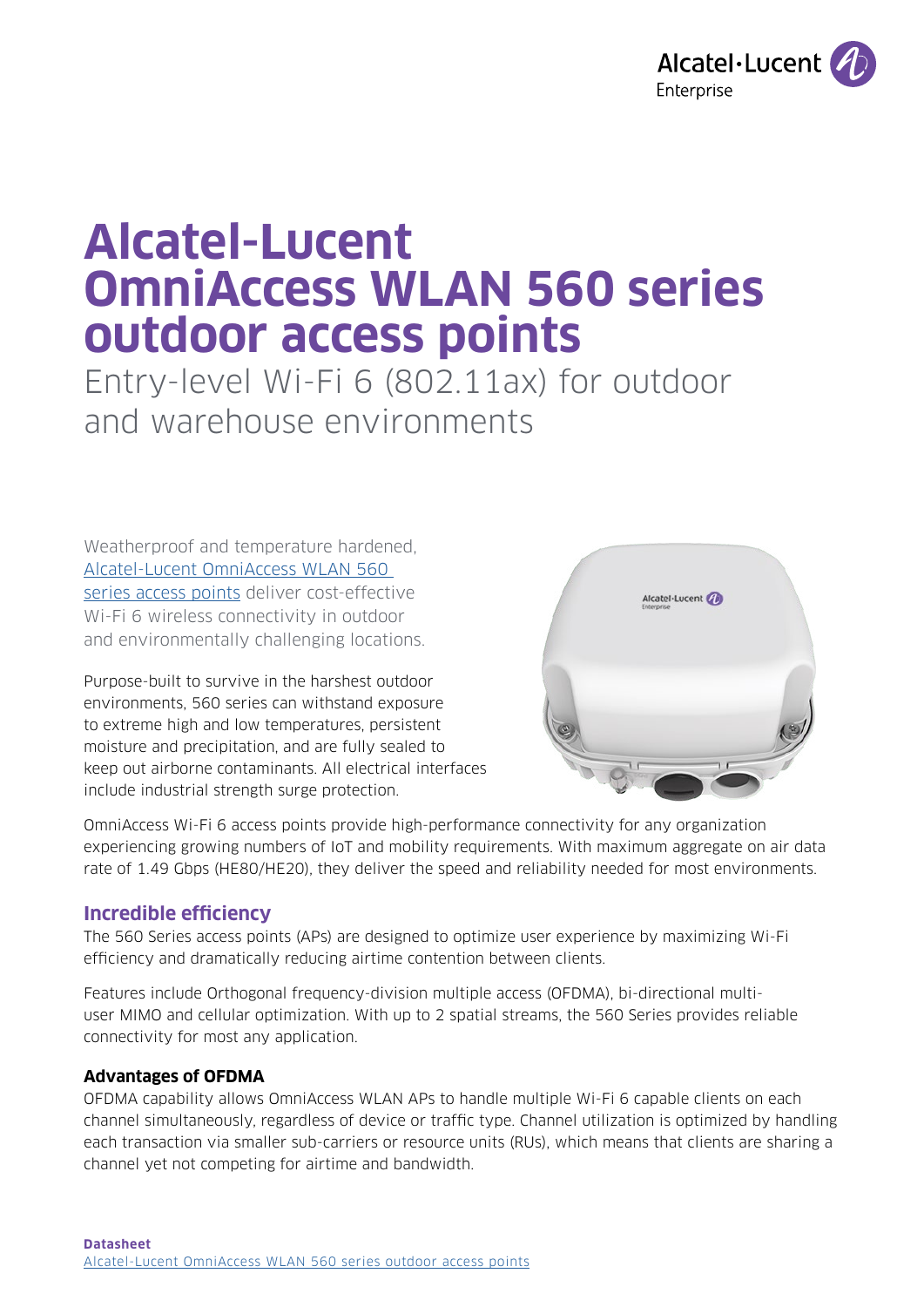## **Extended OFDMA assurance**

Initially, APs in controller-less mode can provide SLA-grade performance by allocating radio resources, such as time, frequency, and spatial streams, to specific traffic types. By combining Policy Enforcement Firewall (PEF) and Layer 7 deep packet inspection (DPI) to identify user roles and applications, the APs will dynamically allocate the bandwidth needed. Non-Wi-Fi 6 clients can also benefit. For APs, Air Slice uses Aruba Central for management. Controller-based APs will be supported in a future software release.

## **Multi-User MIMO (MU-MIMO)**

560 Series APs support downlink MU-MIMO just like Wi-Fi 5 (802.11ac Wave 2) APs. The added benefit is the ability to multiply the number of clients that can now send traffic, thus optimizing client-to-AP spatial stream diversity.

## **Wi-Fi 6 and MU-MIMO aware client optimization**

OmniAccess AI-powered ClientMatch technology eliminates sticky client issues by placing Wi-Fi 6 capable devices on the best available AP. Session metrics are used to steer mobile devices to the best AP based on available bandwidth, types of applications being used and traffic type – even as users roam.

#### **Advanced Cellular Coexistence (ACC)**

The ACC feature uses built-in filtering to automatically minimize the impact of interference from cellular networks, distributed antenna systems (DAS), and commercial small cell or femtocell equipment.

#### **Intelligent Power Monitoring (IPM)**

OmniAccess APs continuously monitor and report hardware energy consumption. They can also be configured to enable or disable capabilities based on available PoE power – ideal when wired switches have exhausted their power budget.

## **IoT platform capabilities**

Like all OmniAccess Wi-Fi 6 APs, the 560 Series includes an integrated Bluetooth 5 and 802.15.4 radio (for Zigbee support) to simplify deploying and managing IoT-based location services, asset tracking services, security solutions and IoT sensors.

This allows organizations to leverage the 560 Series as an IoT platform, which eliminates the need for an overlay infrastructure and additional IT resources.

#### **Target Wake Time (TWT)**

Ideal for IoTs that communicate infrequently, TWT establishes a schedule for when clients need to communicate with an AP. This helps improve client power savings and reduces airtime contention with other clients.

## **Secure infrastructure**

The OmniAccess WLAN 560 Series includes components of Zero Trust Security to help protect user authentication and wireless traffic. Select capabilities include:

#### **WPA3 and enhanced open**

Support for stronger encryption and authentication is provided via the latest version of WPA for enterprise protected networks.

Enhanced Open offers seamless protection for users connecting to open networks where each session is automatically encrypted to protect user passwords and data on guest networks.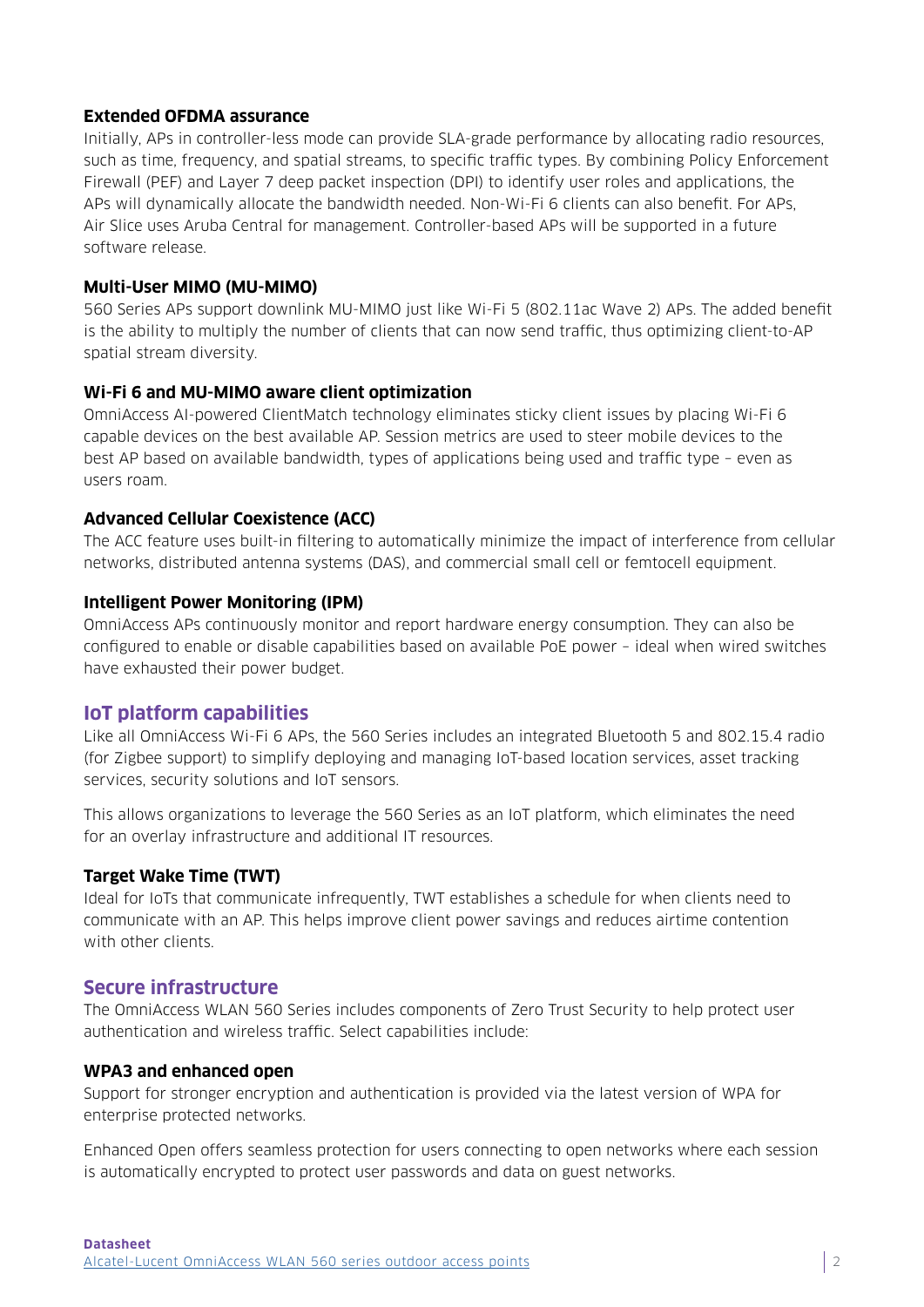## **WPA2-MPSK**

MPSK enables simpler passkey management for WPA2 devices – should the Wi-Fi password on one device or device type change, no additional changes are needed for other devices. Requires ClearPass Policy Manager.

## **VPN tunnels**

In Remote AP (RAP) and IAP-VPN deployments, the OmniAccess WLAN 560 Series can be used to establish a secure SSL/IPSec VPN tunnel to a Mobility Controller that is acting as a VPN concentrator.

#### **Trusted Platform Module (TPM)**

For enhanced device assurance, all OmniAccess WLAN APs have an installed TPM chip for secure storage of credentials and keys, and boot code.

## **Simple and secure access**

To simplify policy enforcement, the OmniAccess WLAN 560 Series uses Policy Enforcement Firewall (PEF) feature to encapsulate all traffic from the AP to the Mobility Controller (or Gateway) for end-toend encryption and inspection. Policies are applied based on user role, device type, applications, and location. This reduces the manual configuration of SSIDs, VLANs and ACLs.

## **High-density connectivity**

Each 560 Series AP provides connectivity for a maximum of 256 associated clients per radio (512 in total). In real-world scenarios, the maximum recommended client density is dependent on environmental conditions.

## **Flexible operation and management**

#### **Controller-less mode**

In controllerless mode, one AP serves as a virtual controller for the entire network.

#### **Mobility controller mode**

For optimized network performance, roaming and security, APs tunnel all traffic to a mobility controller for centrally managed traffic forwarding and segmentation, data encryption, and policy enforcement.

#### **Management options**

Available management solutions include Aruba Central (cloud- managed) or OV3600 – a multi-vendor on-premises management solution. For large installations across multiple sites, APs can be factoryshipped and can be activated with Zero Touch Provisioning through Aruba Central or OV3600. This reduces deployment time, centralizes configuration, and helps manage inventory.

## **Additional Wi-Fi features**

Each AP also includes the following standards-based technologies:

| <b>Transmit Beamforming (TxBF)</b>     | Increased signal reliability and range                                                       |
|----------------------------------------|----------------------------------------------------------------------------------------------|
| Passpoint Release 2                    | Seamless cellular-to-Wi-Fi carryover for guests                                              |
| Dynamic Frequency Selection (DFS)      | Optimized use of available RF spectrum                                                       |
| Maximal Ratio Combining (MRC)          | Improved receiver performance for multi-antenna access points                                |
| Cyclic Delay/Shift Diversity (CDD/CSD) | Enable use of multiple transmit antennas                                                     |
| Space-Time Block Coding (STBC)         | Increased connection robustness                                                              |
| Low-Density Parity Check (LDPC)        | High performance error detection and correction coding for<br>enhanced receiver performance. |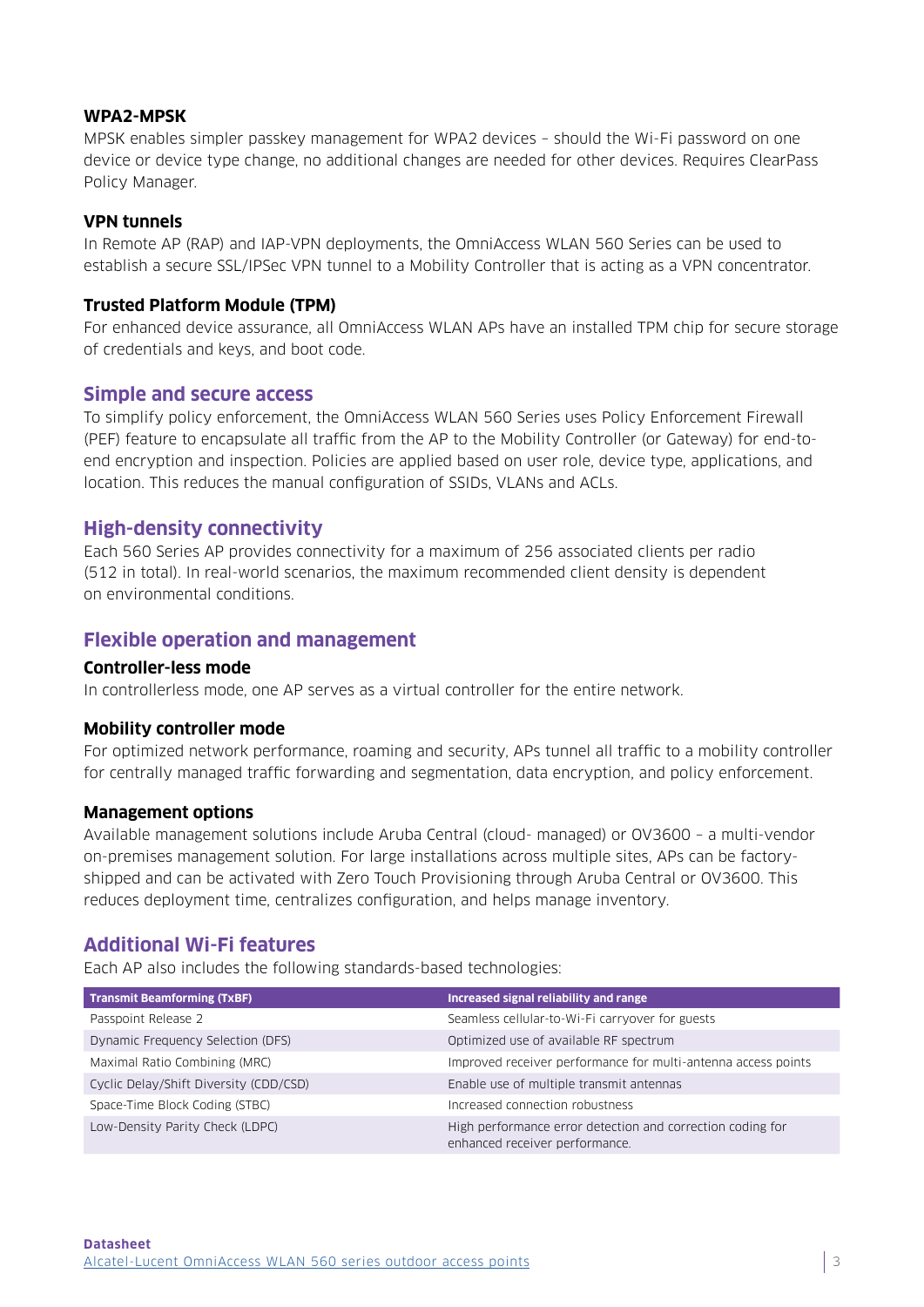# **Technical specifications**

## **Hardware variants**

- OAW-AP565
	- ¬ Built-in Omni Directional Antennas
		- 5 GHz Antennas 5.4 dBi – 2.4 GHz Antennas 3.2 dBi
		- BLE/802.15.4 Antennas 3.3d Bi
- OAW-AP567
	- ¬ Built-in 90°H x 90°V Directional Antennas
	- ¬ 5 GHz Antennas 6.7 dBi
	- ¬ 2.4 GHz Antennas 7.0 dBi
	- ¬ BLE/802.15.4 Antennas 3.2d Bi

#### **Wi-Fi radio specifications**

- AP type: Outdoor Hardened, Wi-Fi 6 dual radio, 5 GHz 2x2 MIMO and 2.4 GHz 2x2 MIMO
- Software-configurable dual radio supports 5 GHz (Radio 0) and 2.4 GHz (Radio 1)
- 5 GHz:
	- ¬ Two spatial stream Single User (SU) MIMO for up to 1.2 Gbps wireless data rate with individual 2SS HE80 802.11ax client devices, or with two 1SS HE80 802.11ax MU-MIMO capable client devices simultaneously
- $.24$  GHz
	- ¬ Two spatial stream Single User (SU) MIMO for up to 574 Mbps (287 Mbps) wireless data rate with individual 2SS HE40 (HE20) 802.11ax client devices or with two 1SS HE40 (HE20) 802.11ax MU-MIMO capable client devices simultaneously
- Up to 256 associated client devices per radio
- Up to 16 BSSIDs per radio
- Supported frequency bands (countryspecific restrictions apply):
	- ¬ 2.400 to 2.4835 GHz
	- ¬ 5.150 to 5.250 GHz
	- ¬ 5.250 to 5.350 GHz
	- ¬ 5.470 to 5.725 GHz
	- ¬ 5.725 to 5.850 GHz
	- ¬ 5.850 to 5.925 GHz
	- ¬ 5.825 to 5.875 GHz
- Available channels: Dependent on configured regulatory domain
- Dynamic frequency selection (DFS) optimizes the use of available RF spectrum
- Supported radio technologies:
	- ¬ 802.11b: Direct-sequence spreadspectrum (DSSS)
	- ¬ 802.11a/g/n/ac: Orthogonal frequency-division multiplexing (OFDM)
	- ¬ 802.11ax: Orthogonal frequencydivision multiple access (OFDMA) with up to 16 resource units (RU)
- Supported modulation types:
	- ¬ 802.11b: BPSK, QPSK, CCK
	- ¬ 802.11a/g/n: BPSK, QPSK, 16-QAM, 64-QAM, 256-QAM (proprietary extension)
	- ¬ 802.11ac: BPSK, QPSK, 16-QAM, 64-QAM, 256-QAM, 1024-QAM (proprietary extension)
- ¬ 802.11ax: BPSK, QPSK, 16-QAM, 64-QAM, 256-QAM , 1024-QAM
- 802.11n high-throughput (HT) support: HT 20/40
- 802.11ac very high throughput (VHT) support: VHT 20/40/80
- 802.11ax high efficiency (HE) support: HE20/40/80
- Supported data rates (Mbps):
	- ¬ 802.11b: 1, 2, 5.5, 11
	- ¬ 802.11a/g: 6, 9, 12, 18, 24, 36, 48, 54
	- ¬ 802.11n: 6.5 to 300 (MCS0 to MCS15, HT20 to HT40), 400 with 256-QAM
	- ¬ 802.11ac: 6.5 to 867 (MCS0 to MCS9, NSS = 1 to 2, VHT20 to VHT80), 1,083 with 1024-QAM
	- $-802.11ax (2.4 GHz)$ : 3.6 to 574 (MCSO to MCS11, NSS =  $1$  to  $2$ , HE20 to HE40)
- 802.11n/ac/ax Packet aggregation: A-MPDU, A-MSDU
- Transmit power: Configurable in increments of 0.5 dBm
- Maximum (conducted) transmit power (limited by local regulatory requirements):
	- ¬ 2.4 GHz band: +23 dBm per chain, +26 dBm aggregate (2x2)
	- ¬ 5 GHz band: +23 dBm per chain, +26 dBm aggregate (2x2)

Note: conducted transmit power levels exclude antenna gain.

- Maximum EIRP (limited by local regulatory requirements):
	- ¬ 2.4 GHz band:
		- 565: 29.2 dBm EIRP
	- 567: 33 dBm EIRP
	- ¬ 5 GHz band:
	- 565: 31.4 dBm EIRP
	- 567: 32.7 dBm EIRP
- Advanced Cellular Coexistence (ACC) minimizes interference from cellular networks
- Maximum ratio combining (MRC) for improved receiver performance
- Cyclic delay/shift diversity (CDD/ CSD) to enable the use of multiple transmit antennas
- Short guard interval for 20-MHz, 40-MHz, and 80-MHz
- Space-time block coding (STBC) for increased range and improved reception
- Low-density parity check (LDPC) for high-efficiency error
- correction and increased throughput
- Transmit beam-forming (TxBF) for increased signal reliability and range

#### **Power**

- Maximum (worst-case) power consumption: 15.6W
- Maximum (worst case) power consumption in idle mode: 4.2W
- Maximum (worst case) power consumption in deep-sleep mode: 1.7
- Power sources sold separately
- Power over Ethernet (PoE+): 802.3atcompliant
- When powered by 1x 802.3at, there are no restrictions
- When powered by 1x 802.3af with IPM enabled, the AP will start up in unrestricted mode, but may dynamically apply restrictions depending on the POE budget and actual power. The feature restrictions can be programmed.
- When powered by 1x 802.3af with IPM disabled, the AP will lower the 2.4 GHz radio to 1x1:1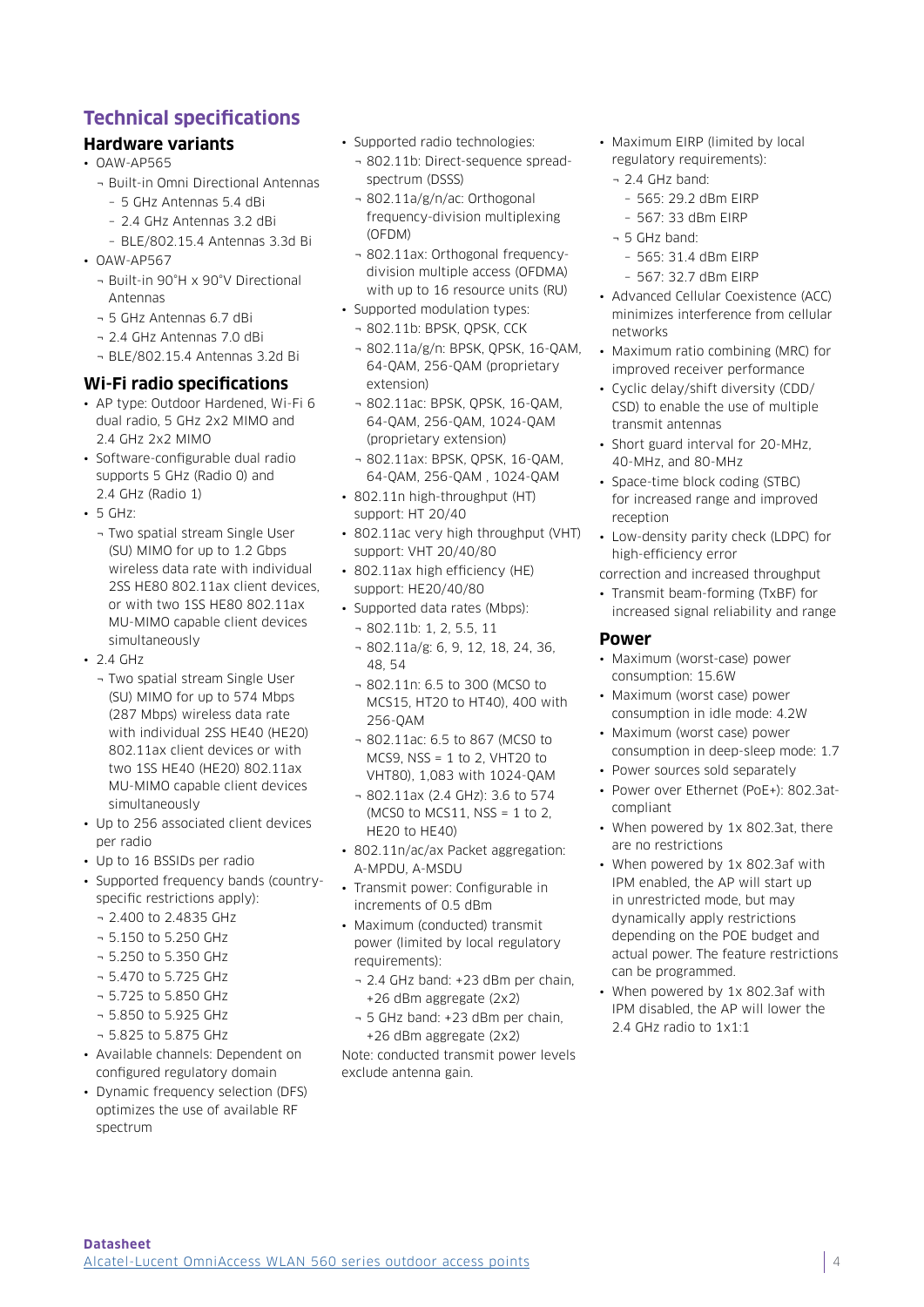## **Additional interfaces**

- E0: 10/100/1000BASE-T (RJ-45)
	- ¬ Auto-sensing link speed and MDI/MDX
	- ¬ PoE-PD: 48Vdc (nominal) 802.3at/bt (Class 3 or higher)
	- ¬ 802.3az Energy Efficient Ethernet (EEE)
- Bluetooth 5 and 802.15.4 radio
	- $-21$  GHz
	- ¬ Bluetooth 5: up to 8 dBm transmit power and -95 dBm receive sensitivity
	- ¬ Zigbee: up to 8 dBm transmit power and -97 dBm receive sensitivity
	- ¬ Up to 4 dBm transmit power (class 2) and -91 dBm receive sensitivity
- Visual indicator (multi-color LED): For system and radio status
- Reset button: Factory reset (during device power up)
- USB-C console interface

## **Mounting**

- AP-270-MNT-V1
- AP-270-MNT-V2
- AP-270-MNT-H1
- AP-270-MNT-H2
- AP-270-MNT-H3

## **Mechanical**

- OAW-AP565
- ¬ Dimensions/weight (excluding mount):
- 16.5 cm (W) x 16.5 cm (D) x 11 cm (H)
- 6.5" (W)  $\times$  6.5" (D)  $\times$  4.3" (H)
- 1.03 kg/2.27 lbs
- OAW-AP567
	- ¬ Dimensions/weight (excluding mount):
		- 16.5 cm (W) x 16.5 cm (D) x 11 cm (H)
		- $-$  6.5" (W)  $\times$  6.5" (D)  $\times$  4.3" (H)
		- 1.09 kg/2.4 lbs

## **Environmental**

#### • Operating:

- ¬ Temperature: -40° C to +55° C (-40° F to +140° F) with full solar loading
- ¬ Humidity: 5% to 95% noncondensing internal
- ¬ Rated for operation in all weather conditions
- Storage and transportation:
	- ¬ Temperature: -40° C to +70° C (-40° F to +158° F)
- Operating Altitude: 3,000 m
- Water and Dust
- ¬ IP66/67
- Salt tolerance
- ¬ Tested to ASTM B117-07A Salt Spray 200 hrs
- Wind Survival: Up to 165 Mph • Shock and Vibration
- ETSI 300-19-2-4

## **Regulatory**

- FCC/ISED
- CE Marked
- RED Directive 2014/53/EU
- EMC Directive 2014/30/EU
- Low Voltage Directive 2014/35/EU
- UL/IEC/EN 60950

• EN 60601-1-1, EN60601-1-2 For more country-specific regulatory information and approvals, please see your ALE representative.

## **Regulatory model number**

- OAW-AP565: APEX0565
- OAW-AP567: APEX0567

#### **Certifications**

- CB Scheme Safety, cTUVus
- UL2043 plenum rating
- Wi-Fi Alliance certified 802.11a/b/g/n/
- Wi-Fi Alliance certified Wi-Fi 6 (802.11ax)
- Wi-Fi CERTIFIED™ ac (with wave 2 features)
- Passpoint® (Release 2) with Release 8.3+

#### **Warranty**

• Limited lifetime warranty

#### **Minimum operating system software**

• Release 8.7.1.0